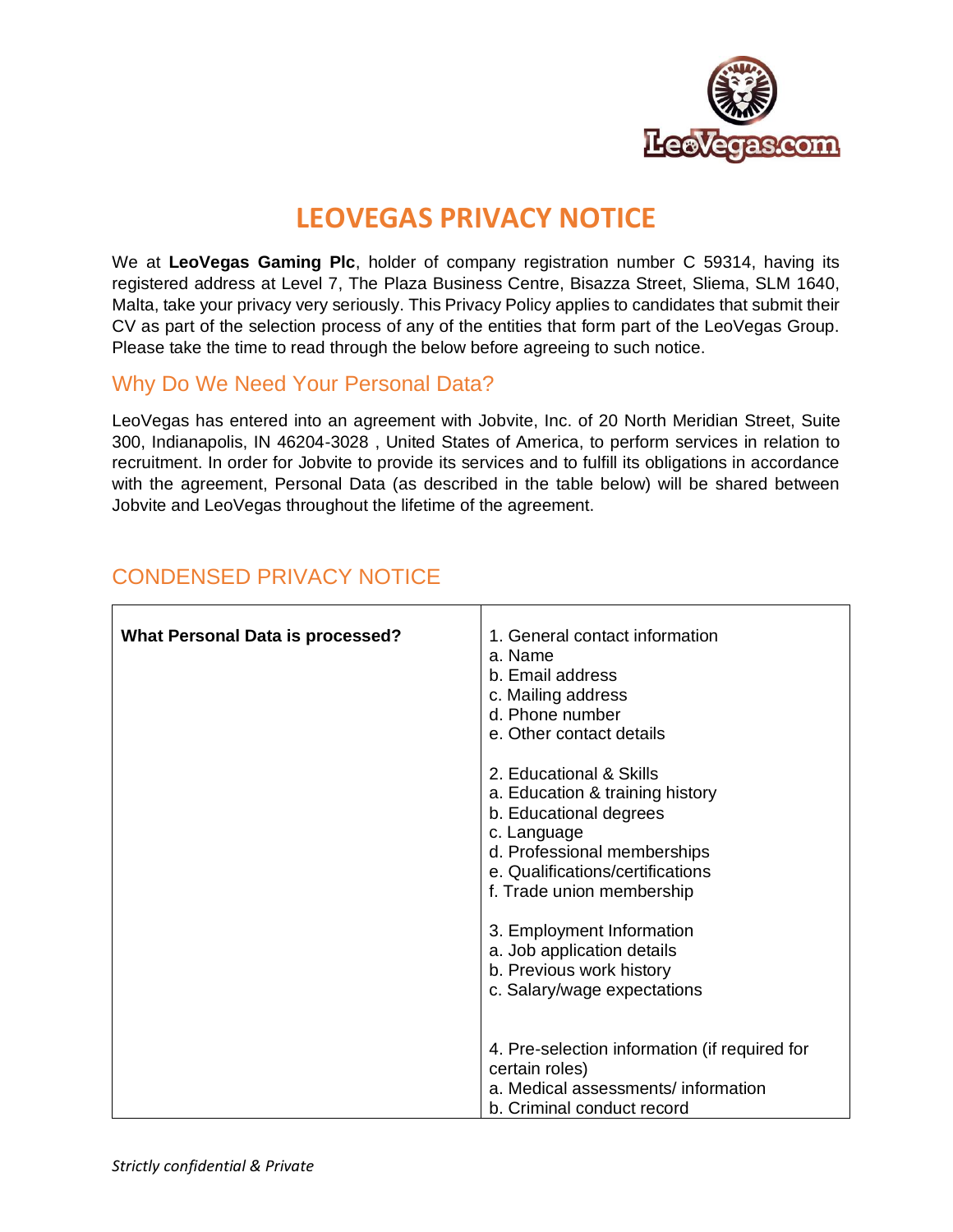

|                                            | 5. Other Information<br>a. Device ID<br>b. Application user credentials                                                                                                                                                                                                                                                                                      |
|--------------------------------------------|--------------------------------------------------------------------------------------------------------------------------------------------------------------------------------------------------------------------------------------------------------------------------------------------------------------------------------------------------------------|
| <b>Why Is your Personal Data Required?</b> | Assisting LeoVegas with recruitment                                                                                                                                                                                                                                                                                                                          |
| Legal basis for processing?                | <b>Consent</b><br>Legitimate interest (to assess suitability of<br>candidates for specific roles)<br>Legal Obligations (when information is<br>required by law for certain roles)                                                                                                                                                                            |
| Who is your data shared with?              | Jobvite Inc (USA): who provides the<br>Software Platform for candidates to be able to<br>send their CVs so we can receive it in our<br>system.                                                                                                                                                                                                               |
|                                            | Group companies / other brands: Your<br>name, surname, email, address, date of birth<br>and phone number may be shared with other<br>companies within the LeoVegas Mobile<br>Gaming Group where the recruitment process<br>relates to another entity affiliated to the<br>Group.                                                                             |
|                                            | Amazon Web Services Inc. (USA)- This<br>subcontractor is used to power the sending<br>and receiving of emails from the platform to<br>the candidate/applicant and users of the<br>Customer. The contents of that email can be<br>partly templated by the Customer to include<br>tags to personalize (e.g. First Name, title, job<br>applied for etc.). - USA |
|                                            | Jobvite Inc. also relies on subcontractors to<br>provide and support their services. Based on<br>the level of interaction you have within the<br>Jobvite platform, some of your personal data<br>may be processed by these providers. A full<br>list of these subcontractors is available at<br>www.jobvite.com/terms-of-use/sub-<br>processors/             |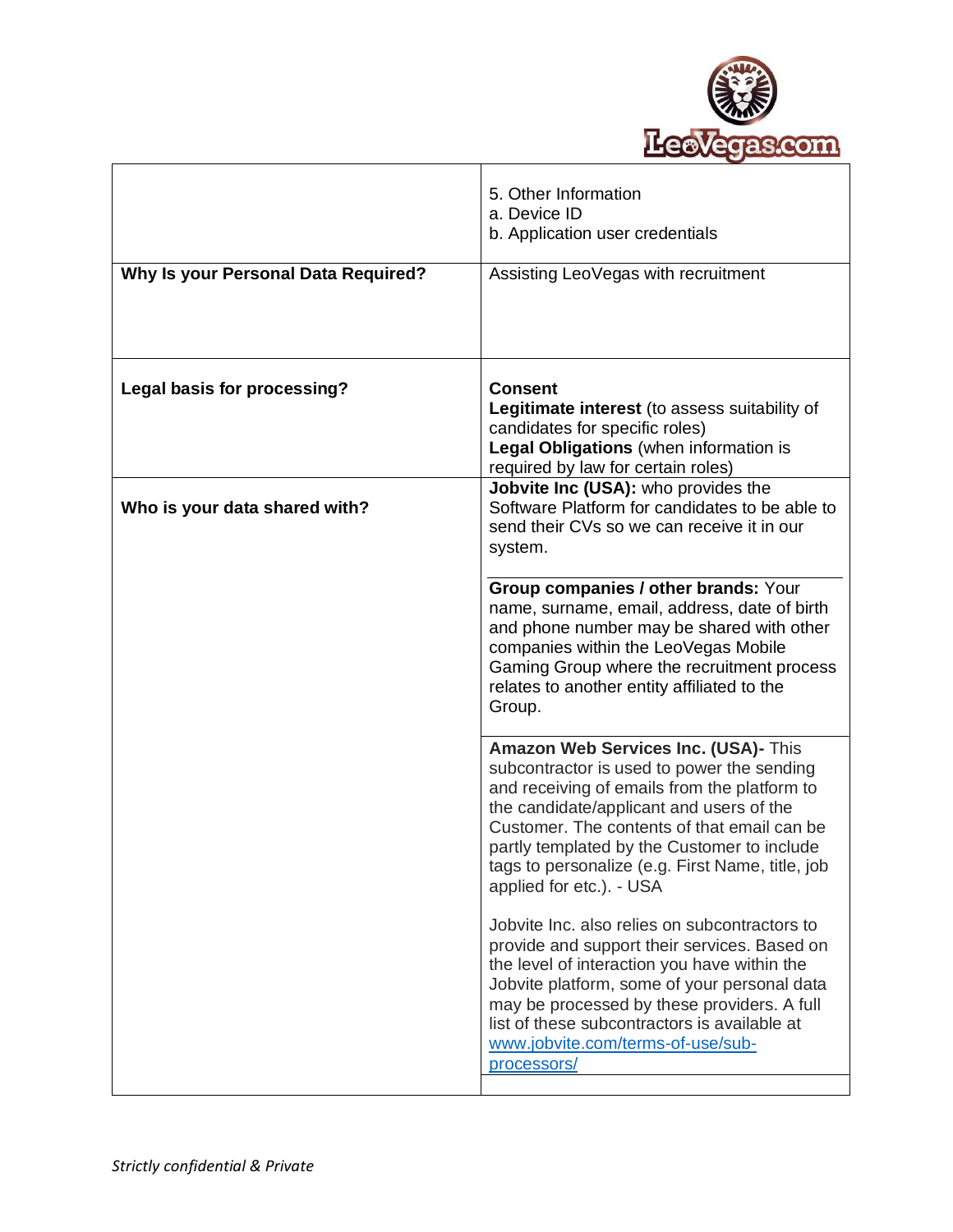

|                                                             | We will not disclose your personal data to any<br>other persons besides those mentioned here<br>unless we are required to do so by law.                                                                                                                                                                                                                                                                               |
|-------------------------------------------------------------|-----------------------------------------------------------------------------------------------------------------------------------------------------------------------------------------------------------------------------------------------------------------------------------------------------------------------------------------------------------------------------------------------------------------------|
| Will the Personal Data be transferred<br>outside of the EU? | Yes, your personal data will be transferred<br>subject to Standard Contractual Clauses in<br>line with Article 46 of the GDPR, in addition<br>with supplementary measures, including<br>encryption in transit and at rest.                                                                                                                                                                                            |
| How long will your Personal Data be kept<br>for?            | We will keep your personal data for three<br>years from the time of your application for a<br>role, after which your data will be<br>automatically removed from the system.<br>During such a period, we may contact you via<br>phone/email should a future role arise which<br>we feel you would be suitable for.<br>You still have the right to request erasure of<br>your data at any time, unless such information |
|                                                             | is required by us to comply with legal<br>obligations or to exercise or defend our rights<br>at law.                                                                                                                                                                                                                                                                                                                  |
|                                                             | Should your application be successful and<br>you are selected for the role, any data<br>required for your employee record will be<br>retained as required/ permitted by law and in<br>line with another privacy notice applicable to<br>employees which will be made available to<br>you during the onboarding phase.                                                                                                 |

Additional information during the selection process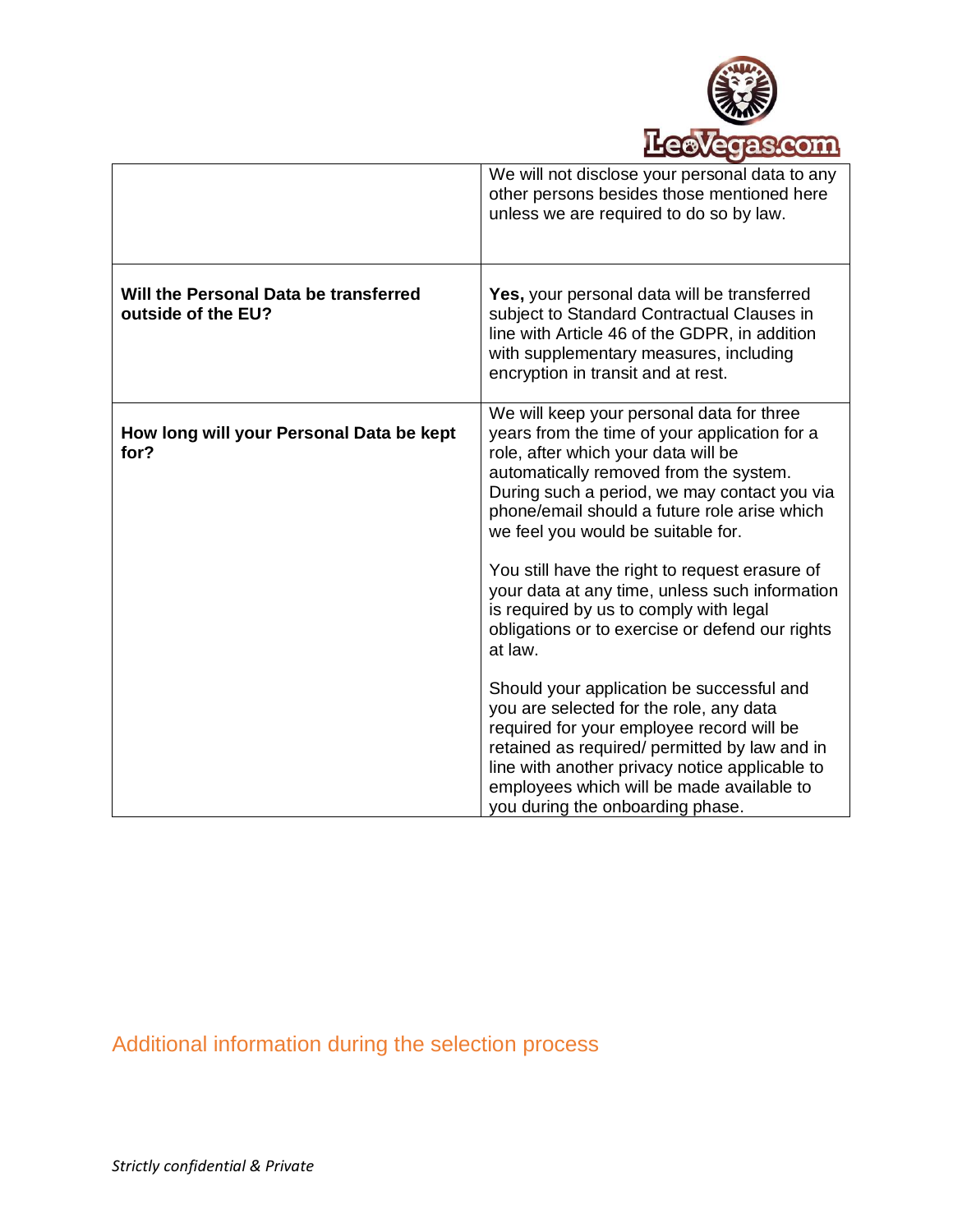

Should you be shortlisted for an interview or as part of the final selection process, LeoVegas may, depending on the job specifications, request further information to assess your suitability for the role.

In addition, where LeoVegas is subject to legal obligations regulating the field of employment or otherwise impacting its operations, including the working environment, and for such purposes it is required to conduct specific assessments concerning your health, or even criminal conduct, it reserves the right to conduct or ensure the conduct of these assessments, or request any such information when required to fulfil these obligations.

Should any of these checks be required, the HR team will specifically inform you about the process which will be carried out in full transparency and with your complete involvement.

Any information collected for these purposes will be kept strictly confidential and will not be made available to Jobvite or any other third party unless a disclosure is required by law.

### Who should you contact?

We, LeoVegas, shall be your main contact point and shall respond to all requests without undue delay.

General email address: [privacy@leovegas.com](mailto:privacy@leovegas.com)

DPO email address: [dpo@leovegas.com](mailto:dpo@leovegas.com)

Postal address: Leovegas, Level 7, The Plaza Business Centre, Bisazza Street, Sliema SLM 1640, Malta

#### What do you have the right to request from us?

You, as a 'data subject' as understood under applicable data protection laws, have a number of rights that are applicable **under certain conditions and in certain circumstances**, to the personal data used for the purposes mentioned in this policy, including Your:

- **Right of access** to your Personal Data;
- **Right to** ask LeoVegas to **rectify** inaccurate Personal Data concerning you;
- Right to have LeoVegas erase your Personal Data ('**right to be forgotten'**);
- **Right to** ask LeoVegas to **restrict** (that is, store but not further process) Your Personal Data;
- Right to ask LeoVegas to provide Your Personal Data to You in a structured, commonly used, machine-readable format, or (where technically feasible) to have it 'ported' directly to another data controller ('**right to data portability'**)
- **Right to withdraw any consent** you may have given LeoVegas **at any time**;
- **Right to object** to LeoVegas' processing your Personal Data (where there is no consent);
- **Right to lodge a complaint** with the relevant supervisory authority.

#### When should you expect to receive a reply from LeoVegas?